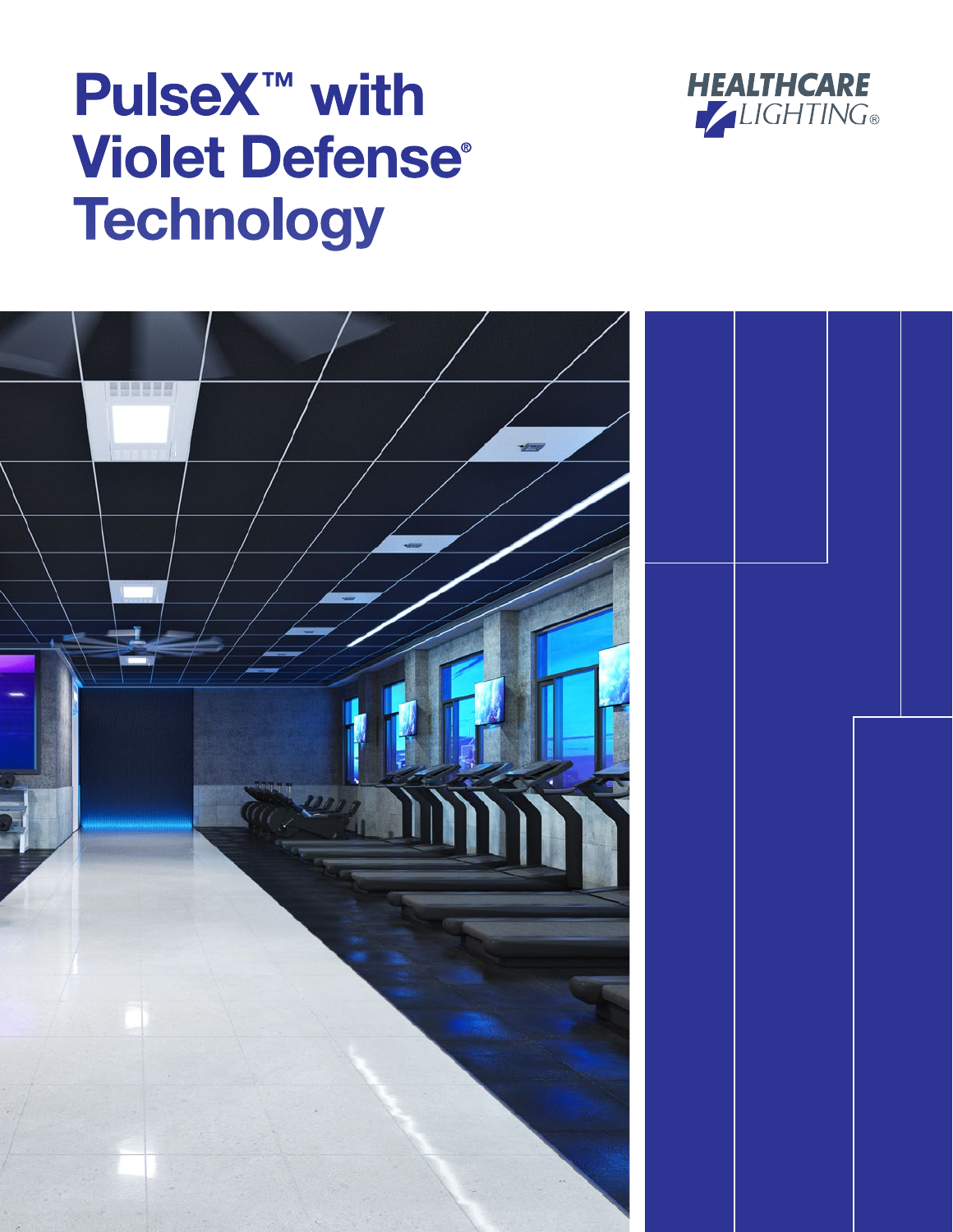# The fight against pathogens

Lighting professionals have an unprecedented opportunity to harness the power of UV to reduce pathogenic bioburden\*.

Explore our UV light disinfection\*\* technologies.



\* Refer to product specification sheet at acuitybrands.com/UV-Products for efficacy claims and claim substantiation regarding specific pathogens.

\*\*All references to "disinfection" are referring generally to the reduction of pathogenic bioburden and are not intended to refer to any specific definition of the term as may be used for other purposes by the U.S. Food and Drug Administration or the U.S. Environmental Protection Agency. The disinfection technology as incorporated in Acuity Brands products is not for use as or for the disinfection of medical devices. Reduction of the pathogenic bioburden is a function of fixture run time, distance to the UV light source and/or other factors, and the level of reduction will vary within a specific space.

#### **HEALTHCARE LIGHTING®**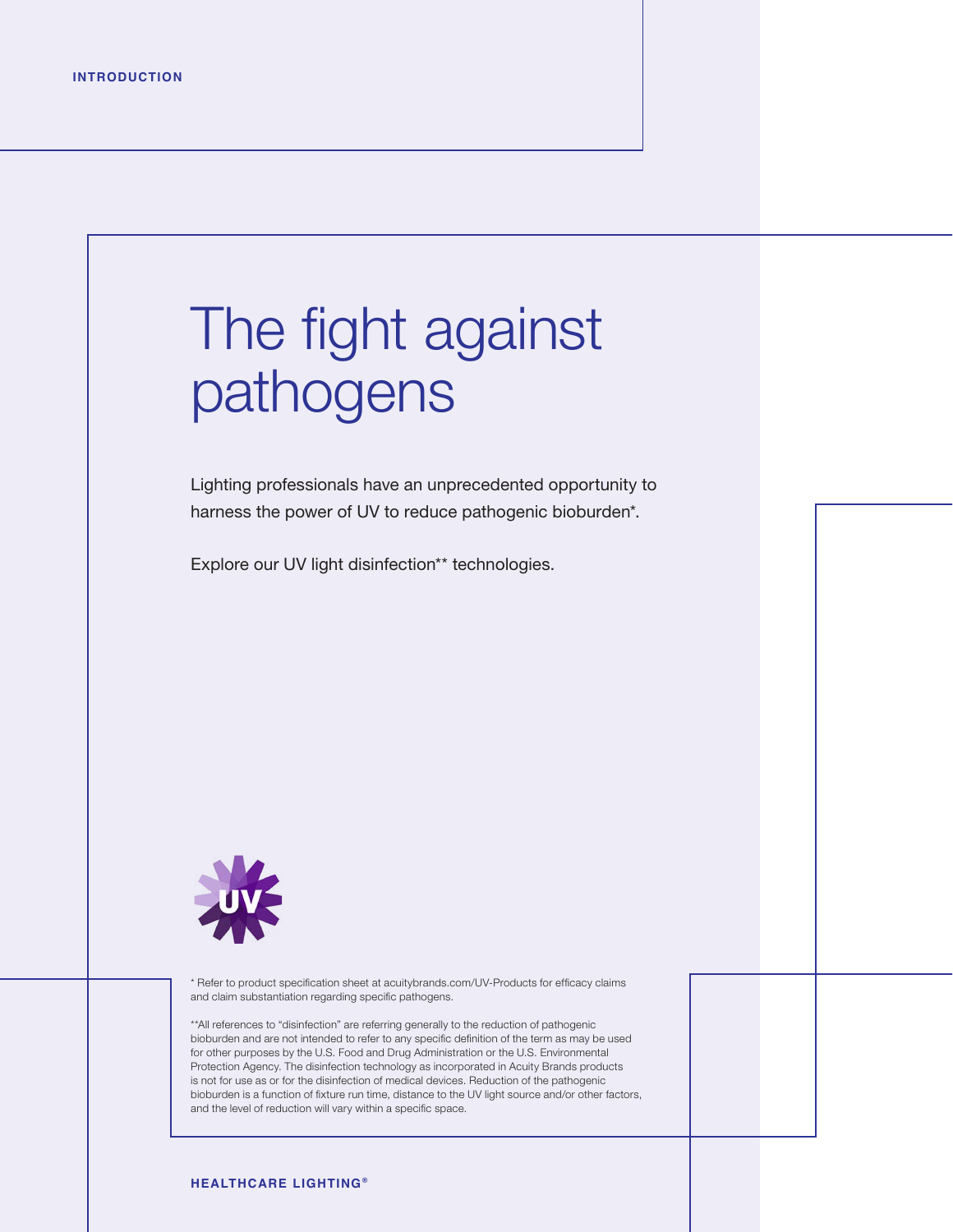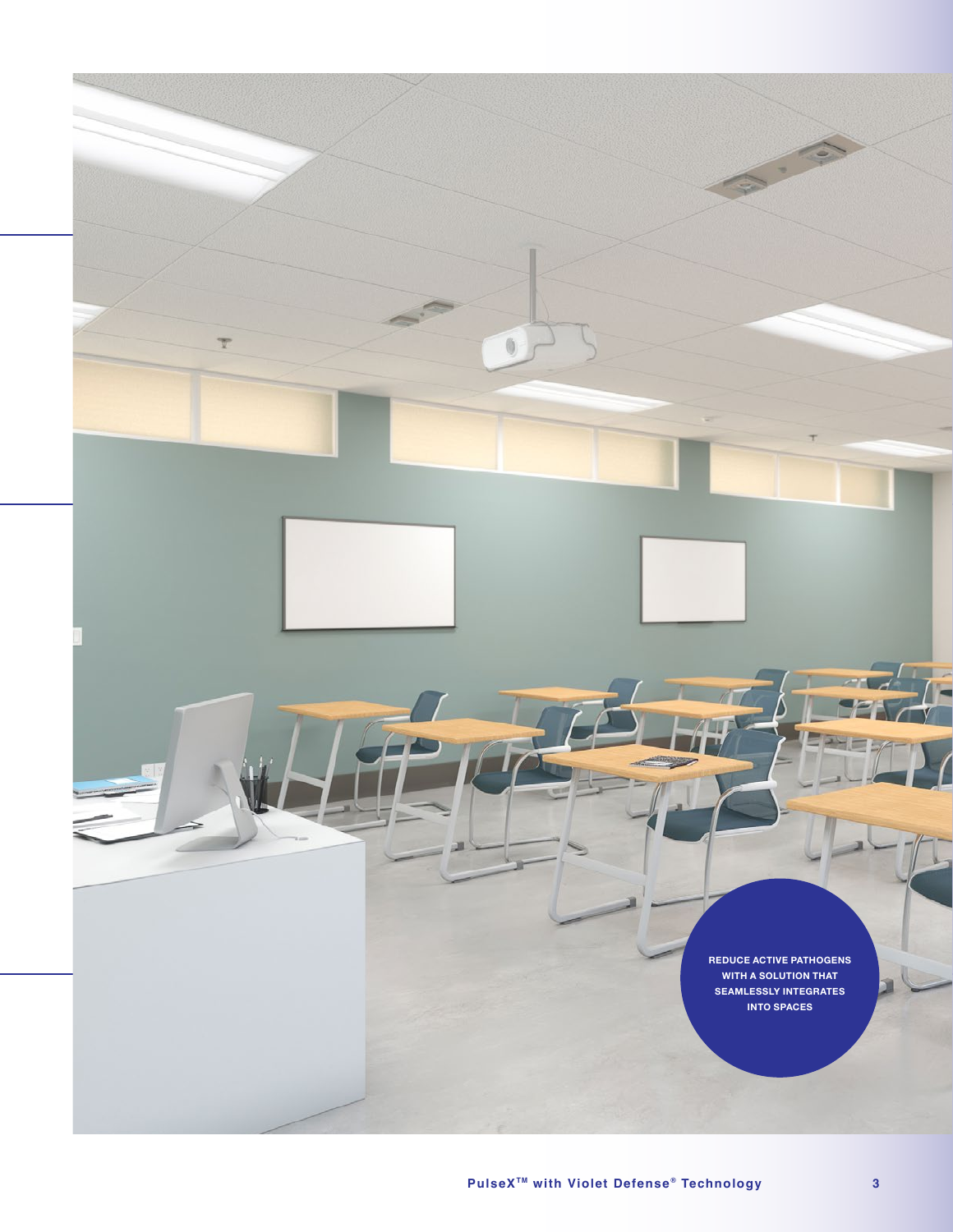

## The power of pulsed xenon techology

As the modern approach to UV pathogen control\*, pulsed xenon, a broad-spectrum UV technology from Violet Defense®, delivers rapid and intense treatment across surfaces and in the air.

\*Refer to product specification sheets at acuitybrands.com/UV-Products for efficacy claims and claim substantiation regarding specific products and pathogens.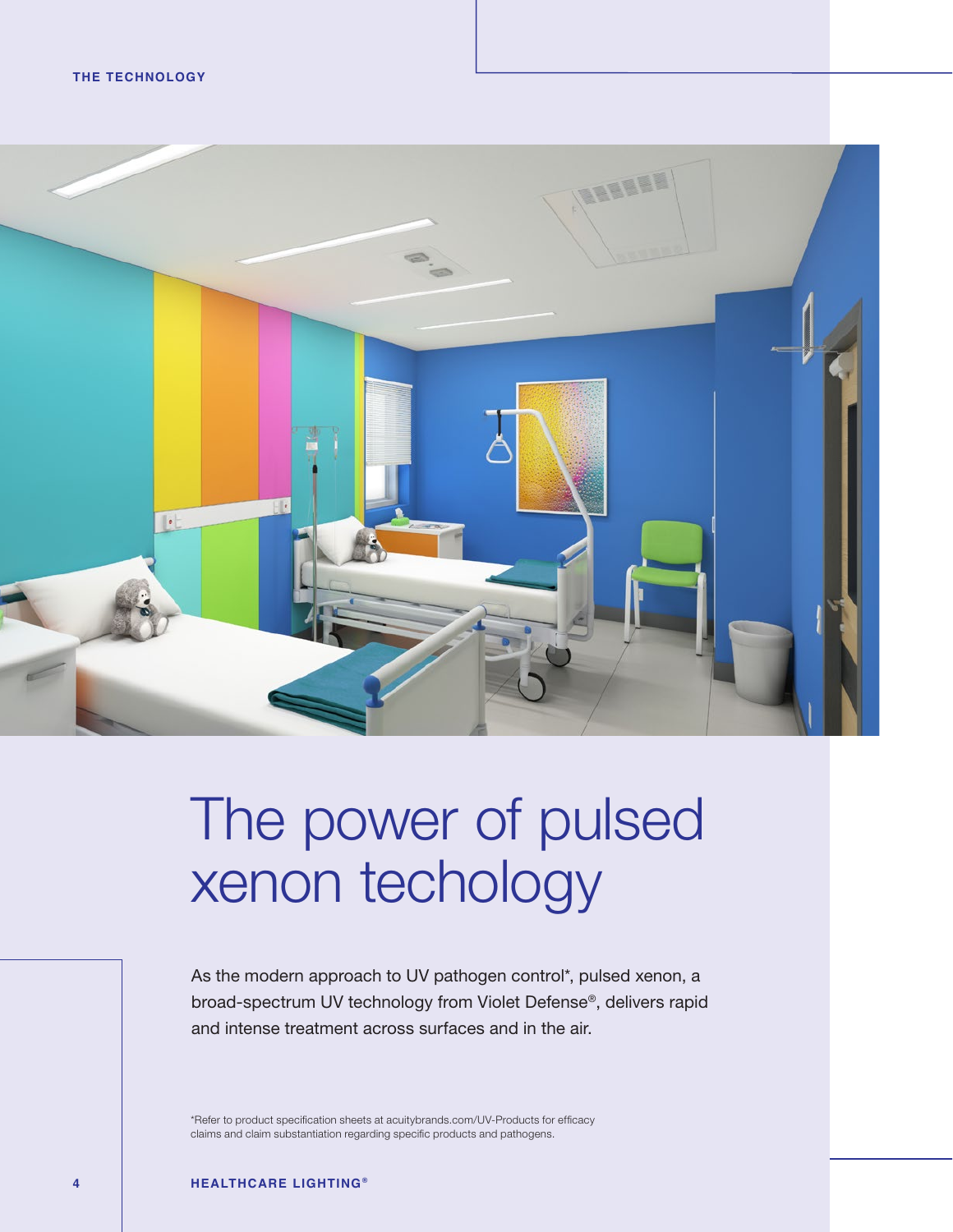### Pulsed xenon features



Using broad spectrum UV wavelengths, pulsed xenon technology can inactivate viruses and bacteria\* by disrupting the RNA and DNA, preventing reproduction



A patented pulsed xenon lamp and lens configuration delivers broad spectrum UV light, leading to a quick reduction of pathogenic bioburden\*



Integrated occupancy sensor and optional nLight® wired controls prevent treatment cycle from occurring when spaces are occupied

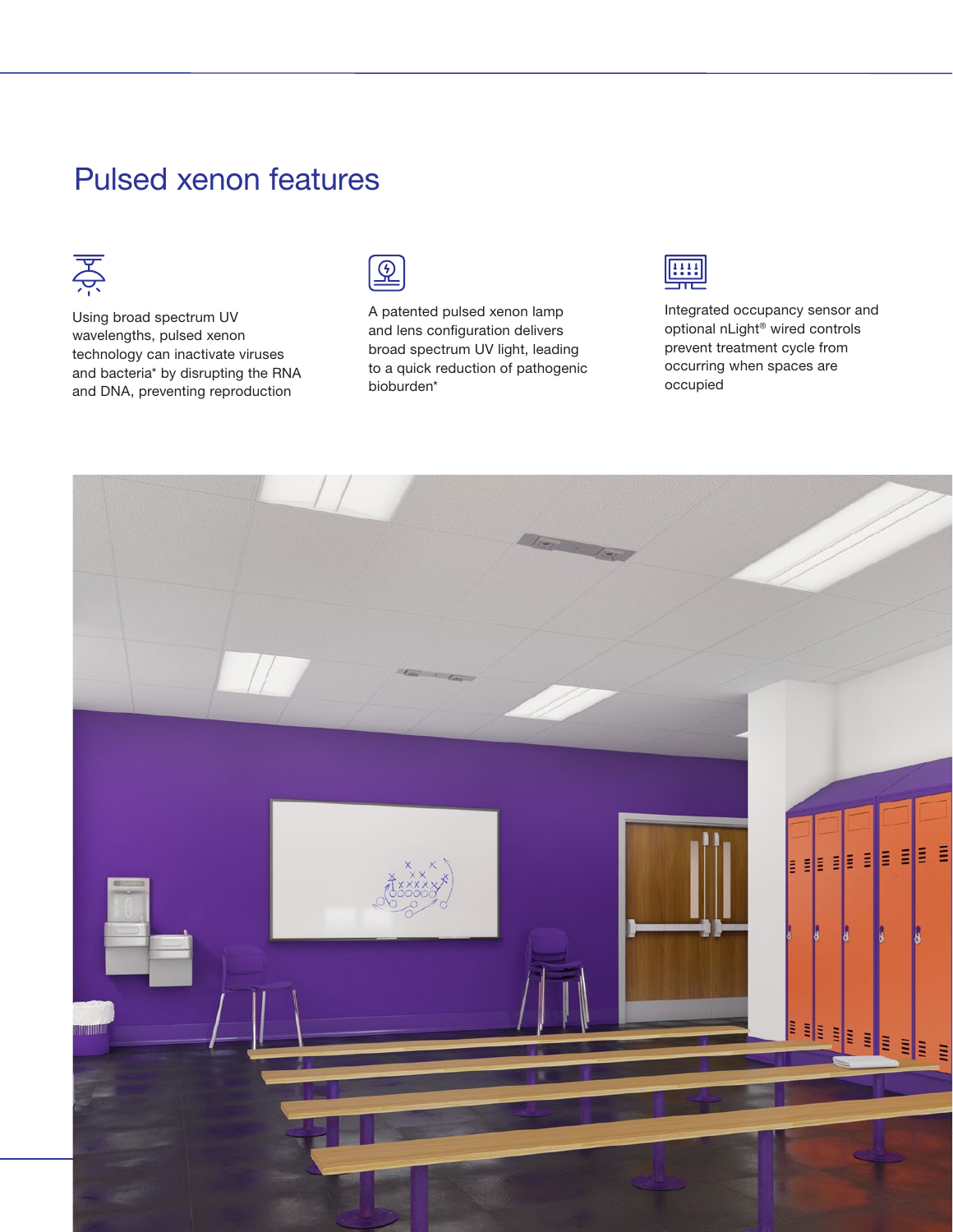## Rapid pathogen inactivation

With a cutting-edge pulsed xenon lamp that delivers broadspectrum UV light, PulseX<sup>™</sup> with Violet Defense® Technology rapidly inactivates viruses and bacteria\* - all in a compact design.

CONTROLS: nLight® wired available

CYCLE TIMES: 30-minute cycle time

INSTALLATION OPTIONS: Drop-in ceiling, recessed hard ceiling, or surface ceiling/ wall mount

HOUSING: Brushed aluminum construction

\*Refer to product specification sheets at acuitybrands.com/UV-Products for efficacy claims and claim substantiation regarding specific products and pathogens.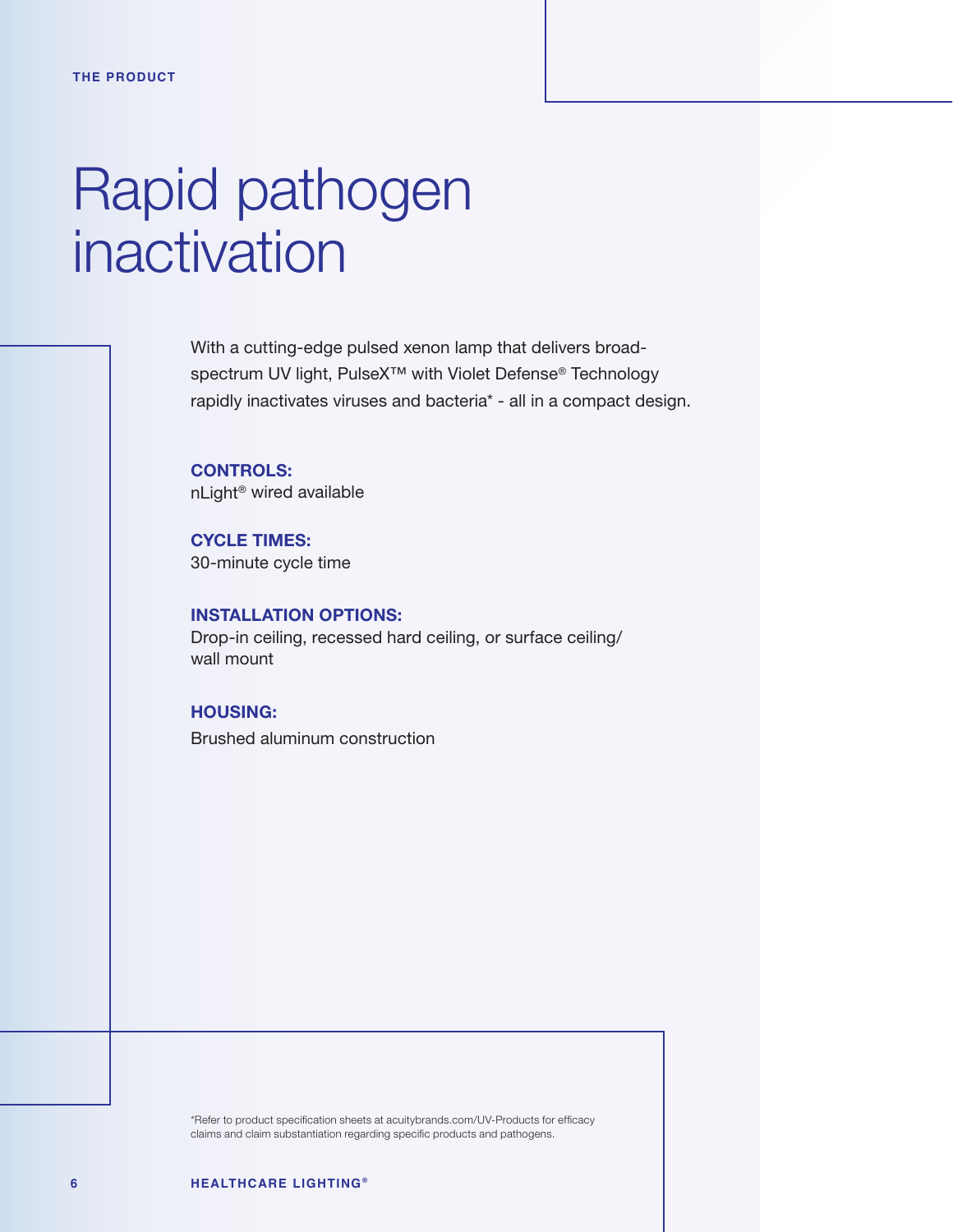

### DUAL UV LIGHT ENGINE

- › Covers 12' x 12' area
- › 24" x 5.75" dimensions



### SINGLE UV LIGHT ENGINE

- › Covers 10' x 10' Area
- › 8.74" x 5.90" dimensions